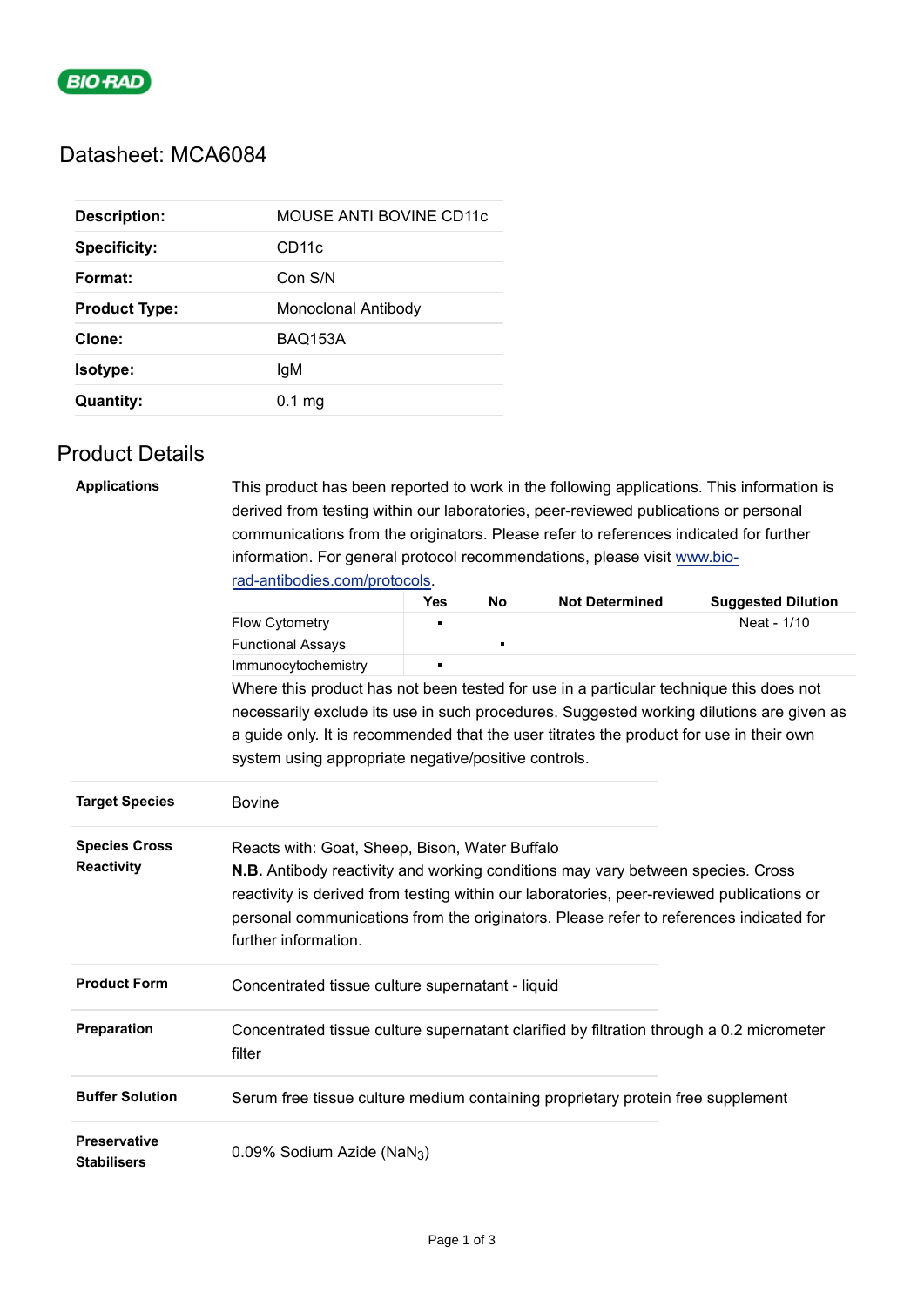| Approx. Protein<br><b>Concentrations</b>       | Ig concentration 1.0 mg/ml                                                                                                                                                                                                                                                                                                                                                                                                                                                                                                                                                                                                                                                                                                                                                                                                                                                                                                  |
|------------------------------------------------|-----------------------------------------------------------------------------------------------------------------------------------------------------------------------------------------------------------------------------------------------------------------------------------------------------------------------------------------------------------------------------------------------------------------------------------------------------------------------------------------------------------------------------------------------------------------------------------------------------------------------------------------------------------------------------------------------------------------------------------------------------------------------------------------------------------------------------------------------------------------------------------------------------------------------------|
| Immunogen                                      | Cells from multiple species                                                                                                                                                                                                                                                                                                                                                                                                                                                                                                                                                                                                                                                                                                                                                                                                                                                                                                 |
| <b>Specificity</b>                             | Mouse anti Bovine CD11c, clone BAQ153A, recognizes bovine CD11c also known as<br>integrin alpha X. CD11c is a receptor for fibrinogen recognizing the G-P-R motif in<br>fibrinogen. It is involved in the cell to cell interaction during inflammatory responses. In<br>addition, it has an important function in adhesion and chemotaxis in monocytes,<br>macrophages and dendritic cells (DCs).                                                                                                                                                                                                                                                                                                                                                                                                                                                                                                                           |
|                                                | In cattle, CD11c+ DCs are a source of the anti-inflammatory cytokine IL-10 during<br>infection by the highly pathogenic foot-and-mouth disease virus (FMDV). IL-10 may be<br>responsible for the reduction in the antigen processing ability of DCs during FMDV<br>infection (Sei et al. 2016). Clone BAQ153A reacts with bovine CD11c+ macrophages, DCs<br>and some lymphocytes as shown by IHC (Palmer et al. 2011) and flow cytometry (Sei et<br>al. 2016).                                                                                                                                                                                                                                                                                                                                                                                                                                                              |
| <b>Flow Cytometry</b>                          | Use 10ul of the suggested working dilution to label 10 <sup>6</sup> cells in 100ul                                                                                                                                                                                                                                                                                                                                                                                                                                                                                                                                                                                                                                                                                                                                                                                                                                          |
| <b>References</b>                              | 1. Srsen S. et al. (1989) Jacob's syndrome (2 case reports). Cesk Pediatr. 44 (7): 420-2.<br>2. Naessens, J. & Hopkins, J. (1996) Introduction and summary of workshop findings<br>Veterinary Immunology and Immunopathology. 52 (4): 213-35.<br>3. Jeyaseelan S. et al. (2001) Mannheimia haemolytica leukotoxin activates a nonreceptor<br>tyrosine kinase signaling cascade in bovine leukocytes, which induces biological effects.<br>Infect Immun. 69 (10): 6131-9.<br>4. Elnaggar, M.M. et al. (2016) Characterization and use of new monoclonal antibodies to<br>CD11c, CD14, and CD163 to analyze the phenotypic complexity of ruminant monocyte<br>subsets. Vet Immunol Immunopathol. 178: 57-63.<br>5. Liu, J. et al. (2020) Theileria annulata. transformation altered cell surface molecules<br>expression and endocytic function of monocyte-derived dendritic cells. Ticks Tick Borne<br>Dis. 11 (3): 101365. |
| <b>Storage</b>                                 | Store at +4°C. DO NOT FREEZE.<br>Should this product contain a precipitate we recommend microcentrifugation before use.                                                                                                                                                                                                                                                                                                                                                                                                                                                                                                                                                                                                                                                                                                                                                                                                     |
| Guarantee                                      | 12 months from date of despatch                                                                                                                                                                                                                                                                                                                                                                                                                                                                                                                                                                                                                                                                                                                                                                                                                                                                                             |
| <b>Health And Safety</b><br><b>Information</b> | Material Safety Datasheet documentation #20389 available at:<br>20389: https://www.bio-rad-antibodies.com/uploads/MSDS/20389.pdf                                                                                                                                                                                                                                                                                                                                                                                                                                                                                                                                                                                                                                                                                                                                                                                            |
| <b>Regulatory</b>                              | For research purposes only                                                                                                                                                                                                                                                                                                                                                                                                                                                                                                                                                                                                                                                                                                                                                                                                                                                                                                  |

# Related Products

### **Recommended Secondary Antibodies**

Goat Anti Mouse IgM (STAR86...) [RPE](https://www.bio-rad-antibodies.com/polyclonal/mouse-igm-antibody-star86.html?f=rpe)

### **Recommended Useful Reagents**